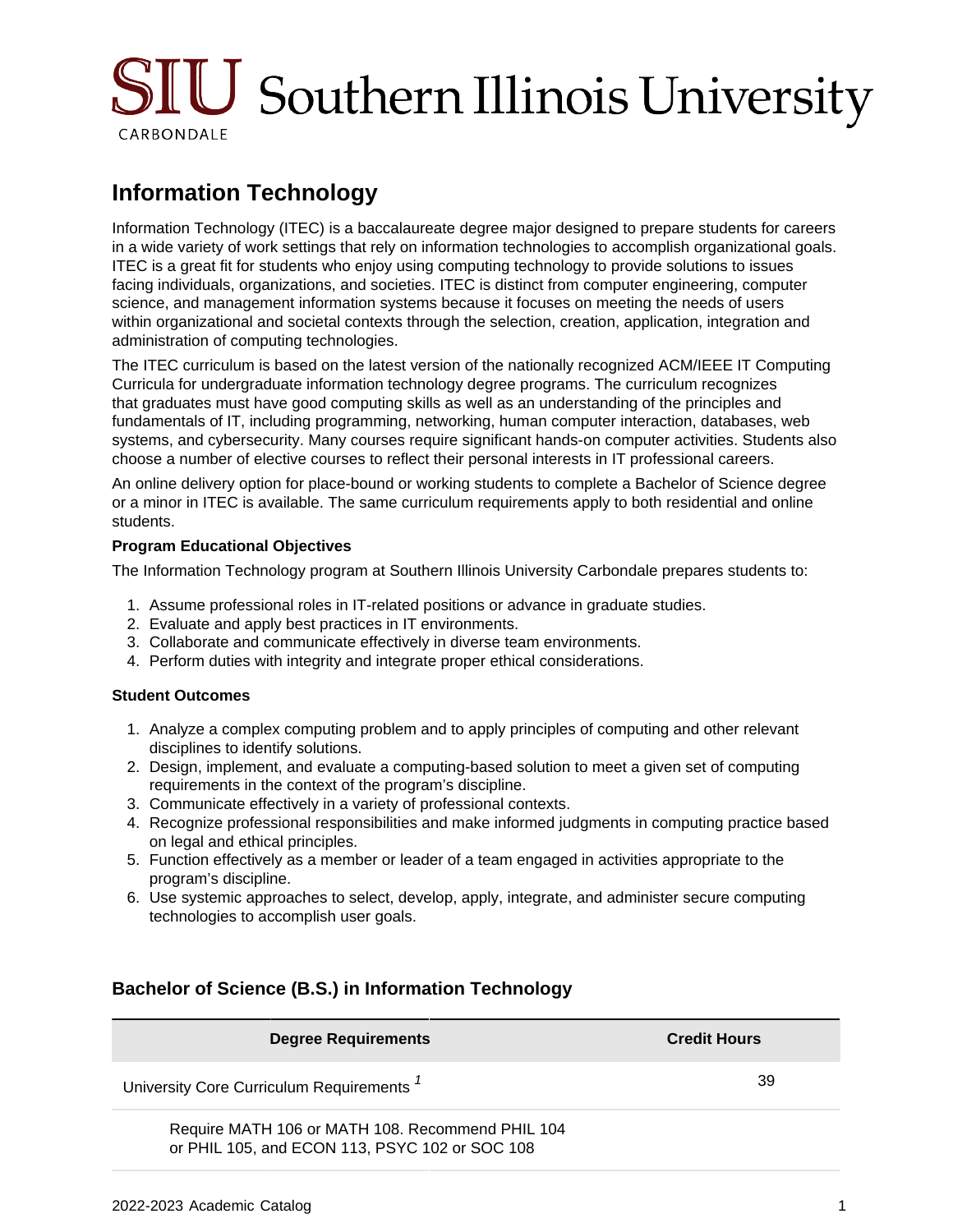|    | 24                                                                                                   |
|----|------------------------------------------------------------------------------------------------------|
|    | 42                                                                                                   |
| 27 |                                                                                                      |
| 15 |                                                                                                      |
|    | 15                                                                                                   |
|    | 120                                                                                                  |
|    | <b>Credit Hours</b><br>Foundation Course Requirements - ITEC 209, ITEC 216, ITEC 224, ITEC 225, ITEC |

 $1$  Students may meet these requirements through an approved AA/AS degree from an accredited community college.

 $^{\text{2}}$  Students may meet these requirements through an articulated approved AA/AS degree from an accredited community college.

 $3$  Students may choose any combination of major electives or focus their interest in one of the following areas: cybersecurity, network and system administration, web and mobile app development, applied data analytics.

# **Information Technology Minor**

The minor in Information Technology (ITEC) is offered to meet the demands of the 21st century workplace. The ITEC minor introduces students to the study of information technology principles and skills and is an excellent complement to any degree program, regardless of major.

The ITEC minor requires 18 credit hours that consists of two required and four elective courses. The courses required to complete this minor include ITEC 209 and ITEC 216. At least six credit hours must be at the 300-level or higher. ITEC 229, ITEC 265, and ITEC 280 do not count toward the minor. All prerequisites for these courses must be fulfilled prior to enrollment in each course. All courses for this minor must be completed with a grade of C or better.

# **Capstone Option for Transfer Students**

The Capstone Option is available to qualified students entering the ITEC degree program. More information about the Capstone Option can be found within the University Core Curriculum tab of the Undergraduate Catalog. The ITEC degree program has signed Program Articulation Agreements with several community college computing-related degree programs in order to facilitate the transfer of community college students to SIU. These agreements take full advantage of the Capstone Option for admission to the Bachelor of Science in Information Technology.

Last updated: 02/18/2022

**Southern Illinois University** Carbondale, IL 62901 Phone: (618) 453-2121